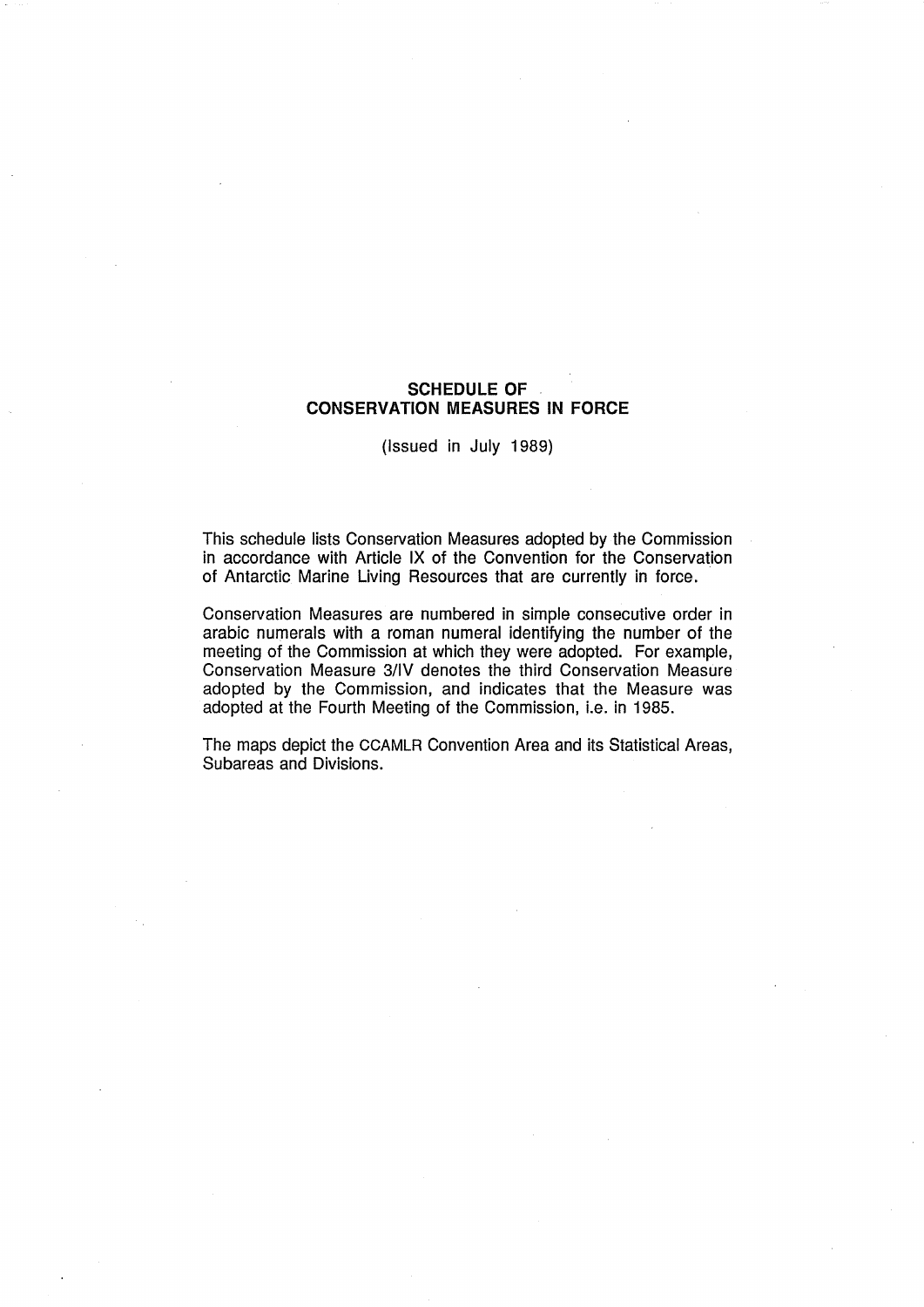# **CONTENTS**

 $\hat{\mathcal{A}}$ 

 $\bar{z}$ 

 $\ddot{\phantom{0}}$ 

 $\ddot{\phantom{a}}$ 

 $\bar{J}$ 

 $\bar{z}$ 

 $\bar{\beta}$ 

 $\bar{\gamma}$ 

|                                                                                                                                                       | Page |
|-------------------------------------------------------------------------------------------------------------------------------------------------------|------|
|                                                                                                                                                       | (iv) |
| Map of Areas, Subareas and Divisions of the                                                                                                           | (v)  |
| Closure of waters adjacent to South Georgia                                                                                                           | 1    |
| Mesh size                                                                                                                                             | 1    |
| Prohibition of directed fishery on Notothenia rossii<br>around South Georgia (Statistical Subarea 48.3)                                               | 1    |
| Regulation on mesh size measurement                                                                                                                   | 2    |
| Prohibition of directed fishery on Notothenia rossii<br>in the Peninsula Area (Statistical Subarea 48.1)                                              | 5    |
| Prohibition of directed fishery on Notothenia rossii<br>around South Orkneys (Statistical Subarea 48.2)                                               | 6    |
| Regulation of fishing around South Georgia<br>(Statistical Subarea 48.3)                                                                              | 6    |
| <br>Catch reporting system for Champsocephalus gunnari<br>in Statistical Subarea 48.3                                                                 | 7    |
| Conservation Measure 11/VII<br>Prohibition of directed fishery on Champsocephalus gunnari<br>in Subarea 48.3 from 4 November 1988 to 20 November 1989 | - 8  |
| Conservation Measure 12/VII<br>Catch limitation on Patagonotothen brevicauda guntheri<br>in Statistical Subarea 48.3 for the 1988/89 season           | 8    |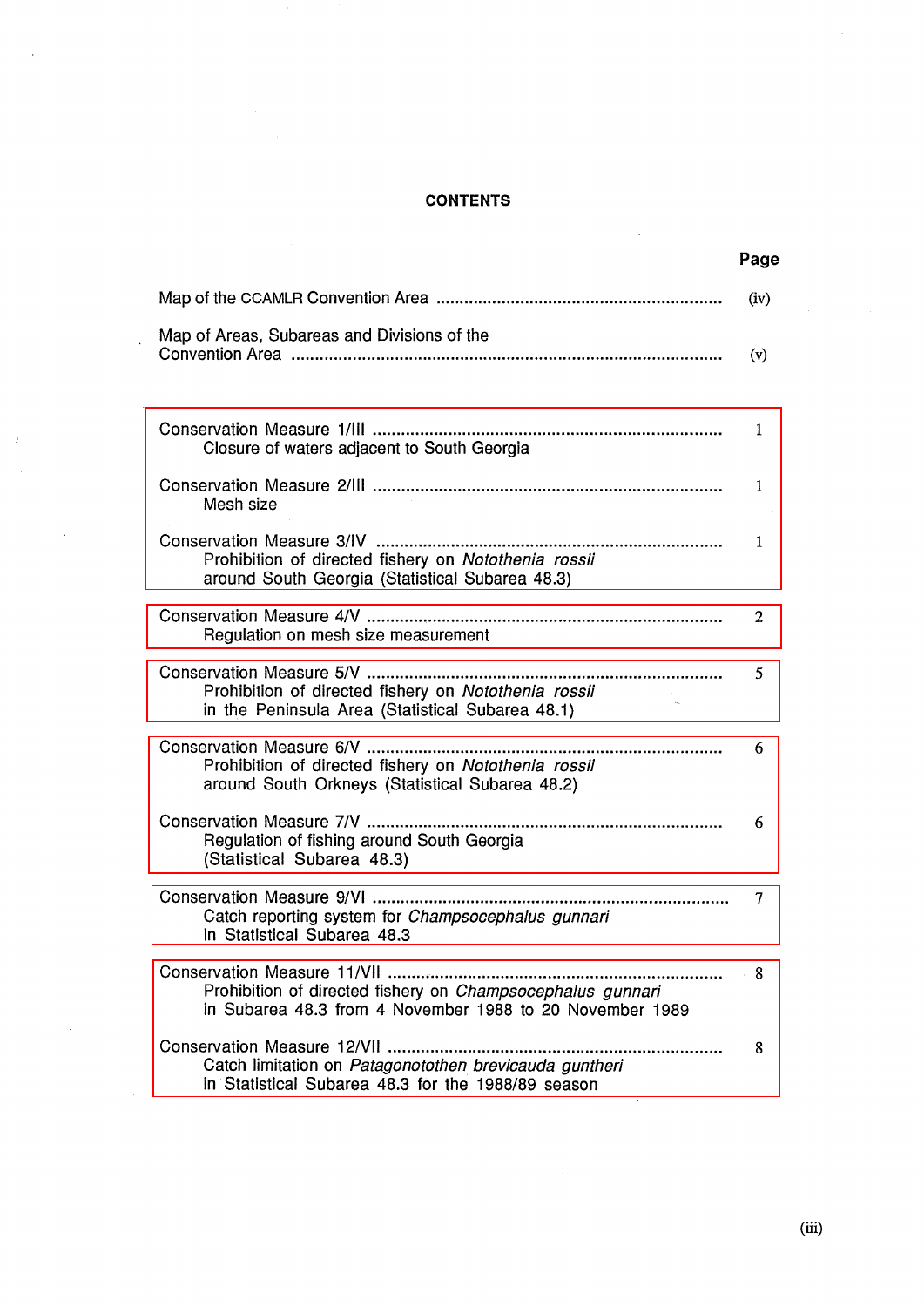

## **AREA 48 ATLANTIC ANTARCTIC AREA**

- 48.1 Peninsula Subarea
- 48.2 South Orkney Subarea
- 48.3 South Georgia Subarea
- 48.4 South Sandwich Subarea
- 48.5 Weddell Subarea
- 48.6 Bouvet Subarea

## **AREA 58 INDIAN OCEAN ANTARCTIC AREA**

58.4 Enderby-Wilkes Subarea

| 58.4.1 | Enderby-Wilkes Division 1 |
|--------|---------------------------|
| 58.4.2 | Enderby-Wilkes Division 2 |
| 58.4.3 | Enderby-Wilkes Division 3 |
| 58.4.4 | Enderby-Wilkes Division 4 |

58.5 Kerguelen Subarea

- 58.5.1 Kerguelen Division 58.5.2 McDonald-Heard Division
- 58.6 Crozet Subarea
- 58.7 Marion-Edward Subarea

**AREA 88 PACIFIC ANTARCTIC AREA** 

- 88.1 Eastern Ross Sea Subarea
- 88.2 Western Ross Sea Subarea
- 88.3 Amundsen Sea Subarea

**Areas, Subareas and Divisions of the CCAMLR Area** 

 $\widetilde{E}$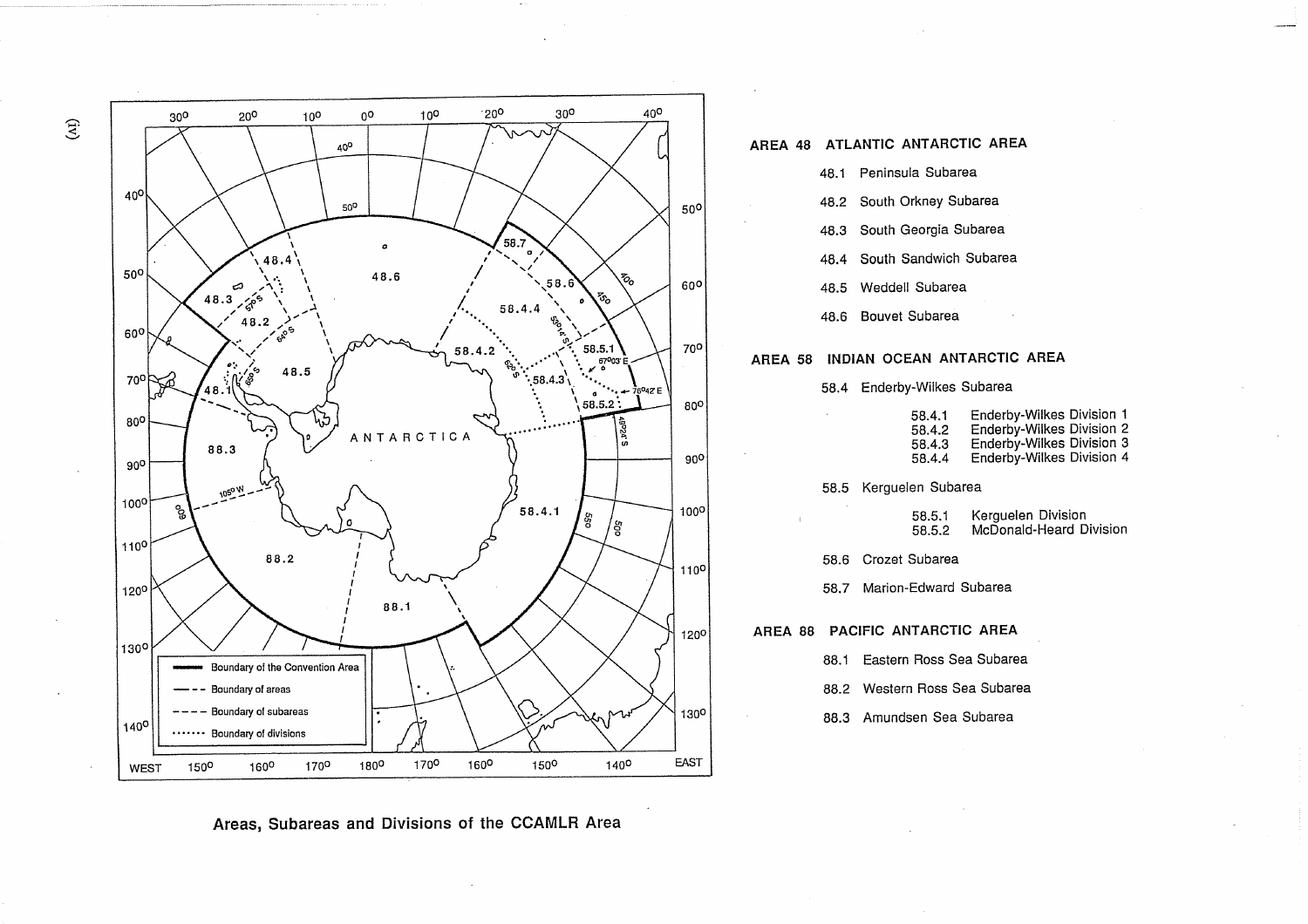



 $\mathcal{E}$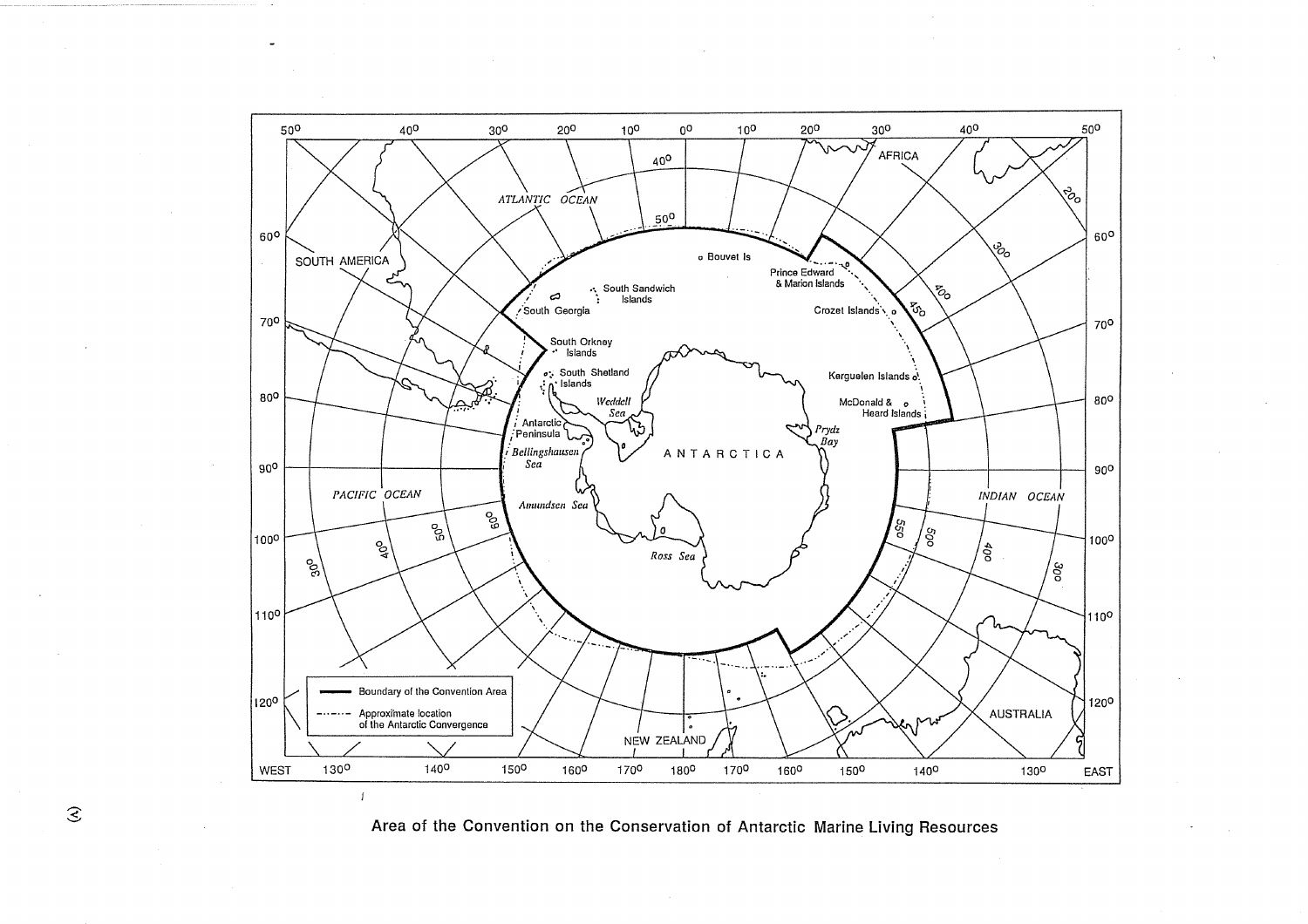## <span id="page-4-0"></span>**CONSERVATION MEASURE 11III**

CLOSURE OF WATERS ADJACENT TO SOUTH GEORGIA

Fishing, other than for scientific research purposes, is prohibited in waters within 12 nautical miles of South Georgia.

NOTE: This measure became binding upon all Members of the Commission on 5 April, 1985.

# **CONSERVATION MEASURE 2/III**

#### MESH SIZE

1. The use of pelagic and bottom trawls having the mesh-size in any part of a trawl less than indicated is prohibited for any directed fishery for :

Notothenia rossii, Dissostichus eleginoides - 120 mm

Notothenia gibberifrons, N. kempi, N. squamifrons, Champsocephalus gunnari - 80 mm

- 2. It is prohibited to use any means or device which would obstruct or diminish the size of the meshes.
- **3.** This conservation measure does not apply to fishing conducted for scientific research purposes.
- 4. This measure will apply as of 1 September 1985.

## **CONSERVATION MEASURE 3lIV**

PROHIBITION OF DIRECTED FISHERY ON Notothenia rossii AROUND SOUTH GEORGIA (STATISTICAL SUBAREA 48.3)

> Directed fishing on N. rossii around South Georgia (Statistical Subarea 48.3) is prohibited.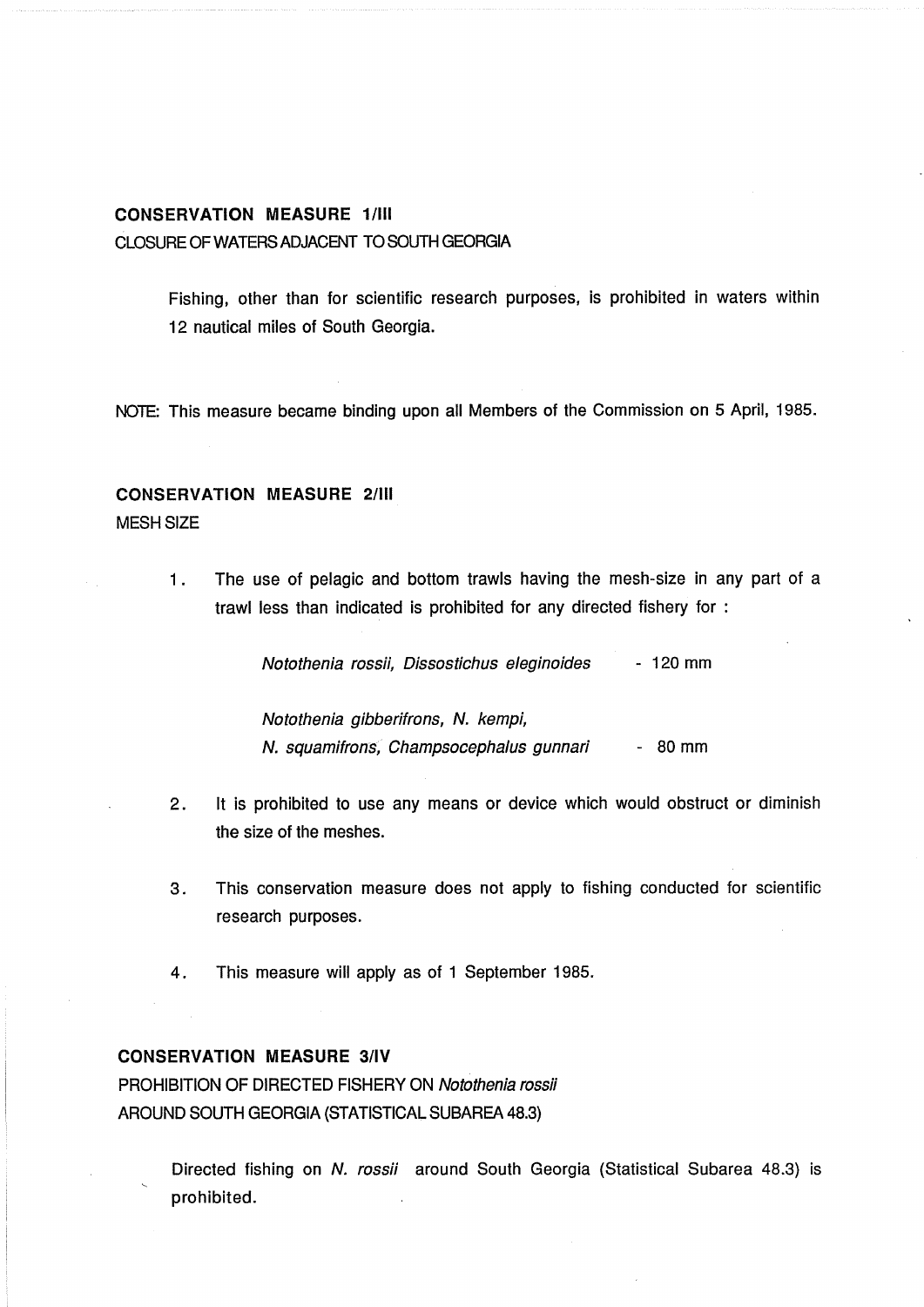<span id="page-5-0"></span>By-catches of N. rossii in fisheries directed to other species shall be kept to the level allowing the optimum recruitment to the stock.

#### **CONSERVATION MEASURE 4/V**

## REGUIATION ON MESH SIZE MEASUREMENT

This Conservation measure supplements Conservation Measure 2/III :

Regulations on Mesh-size Measurement

## ARTICLE 1.

## Description of Gauges

- 1. Gauges to be used for determining mesh sizes shall be 2 mm thick, flat, of durable material and capable of retaining their shape. They shall have either a  $\alpha$ series of parallel-edged sides connected by intermediate tapering edges with a taper of one to eight on each side, or only tapering edges with the taper defined above. They shall have a hole at the narrowest extremity.
- **2.** Each gauge shall be inscribed on its face with the width in millimetres both on the parallel-sided section, if any, and on the tapering section. In the case of the latter the width shall be inscribed every 1 mm interval and the indication of the width shall appear at regular intervals.

## ARTICLE 2.

#### Use of the Gauge

- 1 . The net shall be stretched in the direction of the long diagonal of the meshes.
- **2.** A gauge as described in Article 1 shall be inserted by its narrowest extremity into the mesh opening in a direction perpendicular to the plane of the net.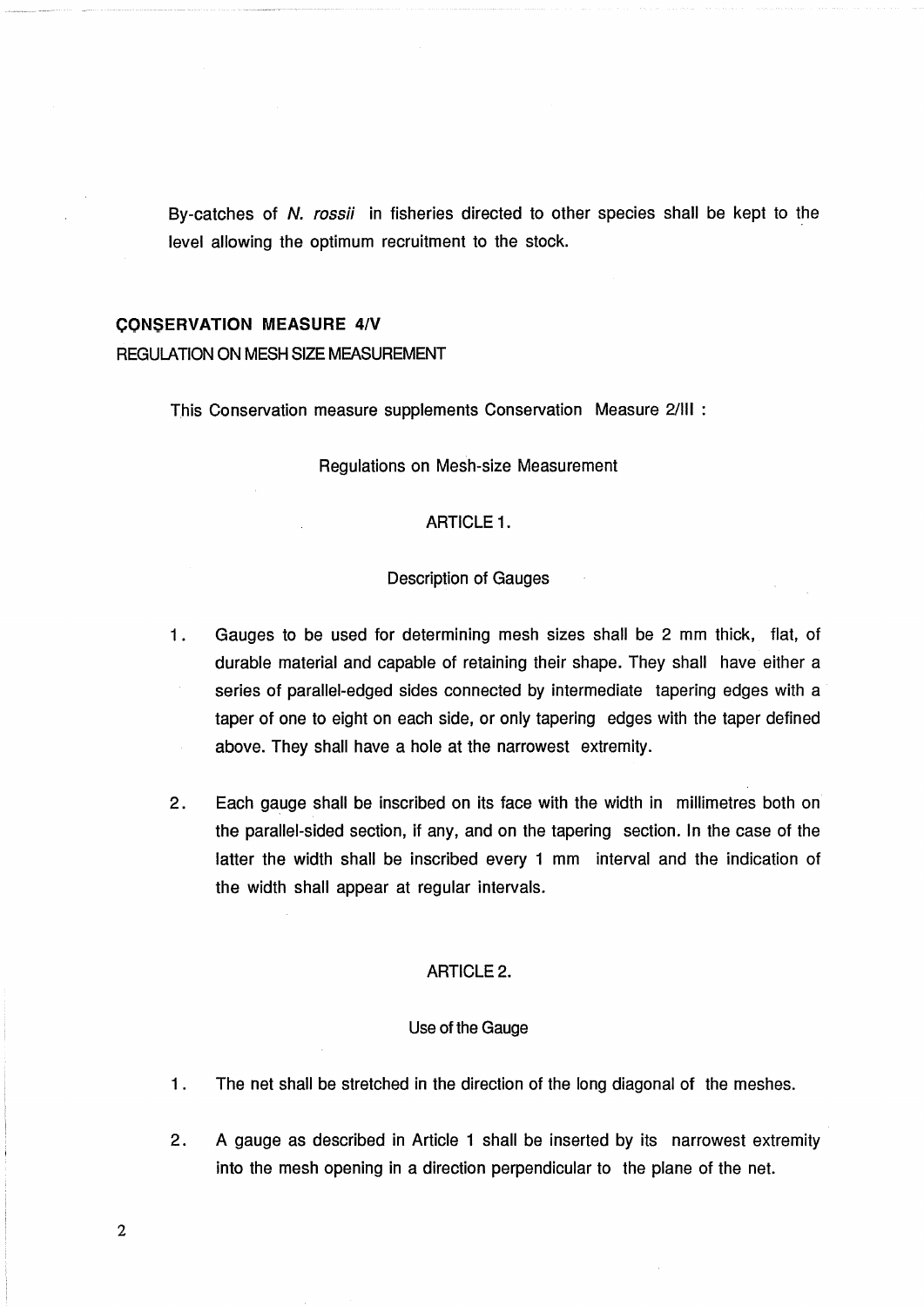**3.** The gauge shall be inserted into the mesh opening either with a manual force or using a weight or dynamometer, until it is stopped at the tapering edges by the resistance of the mesh.

## ARTICLE 3.

## Selection of Meshes to be Measured

- 1. Meshes to be measured shall form a series of 20 consecutive meshes chosen in the direction of the long axis of the net.
- **2.** Meshes less than 50 cm from lacings, ropes or codline shall not be measured. This distance shall be measured perpendicular to the lacings, ropes or codline with the net stretched in the direction of that measurement. Nor shall any mesh be measured which has been mended or broken or has attachments to the net fixed at that mesh.
- **3.** By way of derogation from paragraph l, the meshes to be measured need not be consecutive if the application of paragraph 2 prevents it.
- **4.** Nets shall be measured only when wet and unfrozen.

### ARTICLE 4.

#### Measurement of Each Mesh

The size of each mesh shall be the width of the gauge at the point where the gauge is stopped, when using this gauge in accordance with Article 2.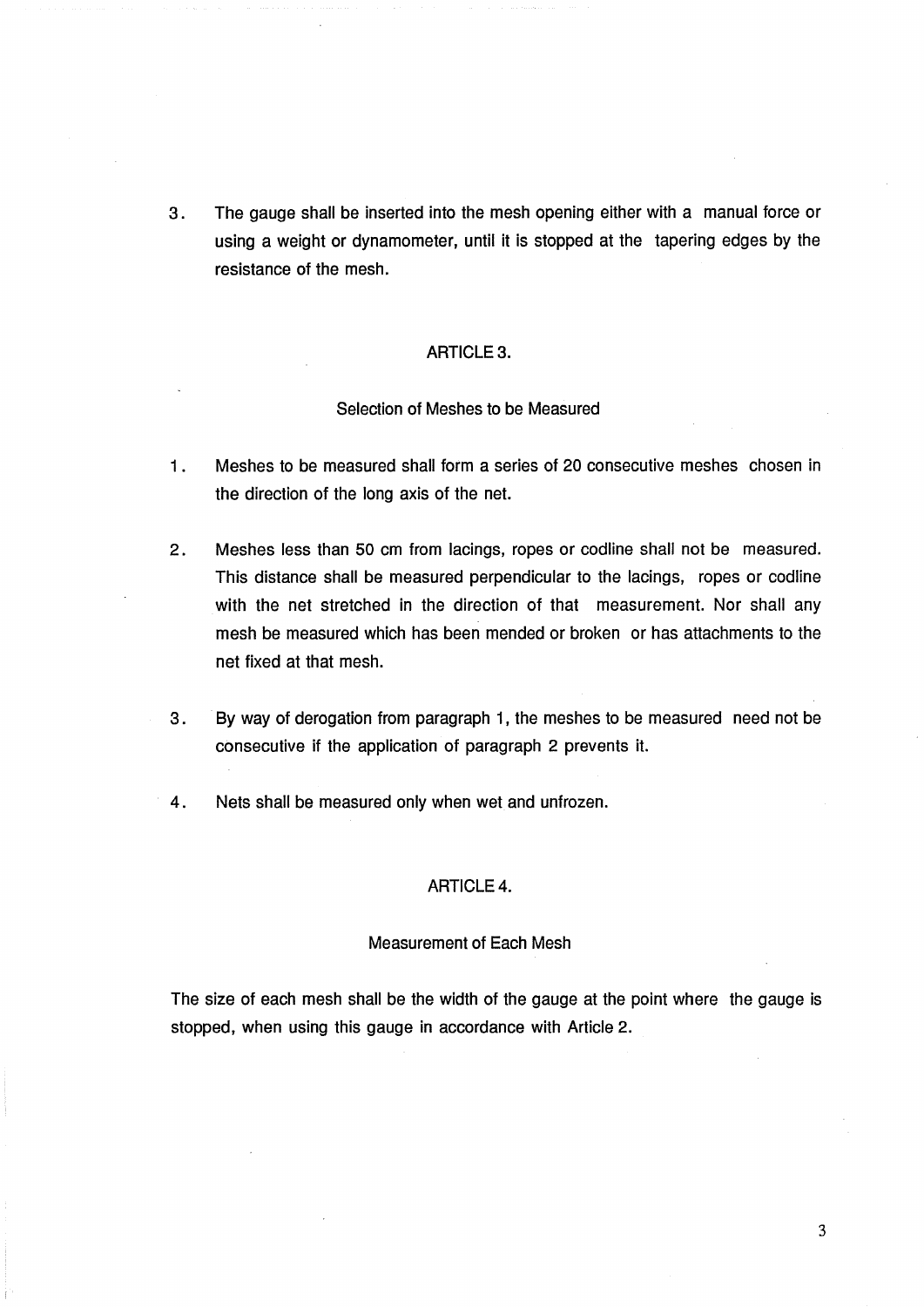## ARTICLE 5.

## Determination of the Mesh Size of the Net.

The mesh size of the net shall be the arithmetical mean in millimetres of the measurements of the total number of meshes selected and measured as provided for in Articles 3 and **4,** the arithmetical mean being rounded up to the next millimetre.

The total number of meshes to be measured is provided for in Article 6.

## ARTICLE 6.

#### Sequence of Inspection Procedure

1. The inspector shall measure one series of 20 meshes, selected in accordance with Article 3, inserting the gauge manually without using a weight or dynamometer.

The mesh size of the net shall then be determined in accordance with Article 5.

If the calculation of the mesh size shows that the mesh size does not appear to comply with the rules in force, then two additional series of 20 meshes selected in accordance with Article 3 shall be measured. The mesh size shall then be recalculated in accordance with Article 5, taking into account the 60 meshes already measured. Without prejudice to paragraph 2, this shall be the mesh size of the net.

2. If the captain of the vessel contests the mesh size determined in accordance with paragraph 1, such measurement will not be considered for the determination of the mesh size and the net shall be remeasured.

A weight or dynamometer attached to the gauge shall be used for remeasurement.

The choice of weight or dynamometer shall be at the discretion of the inspector.

4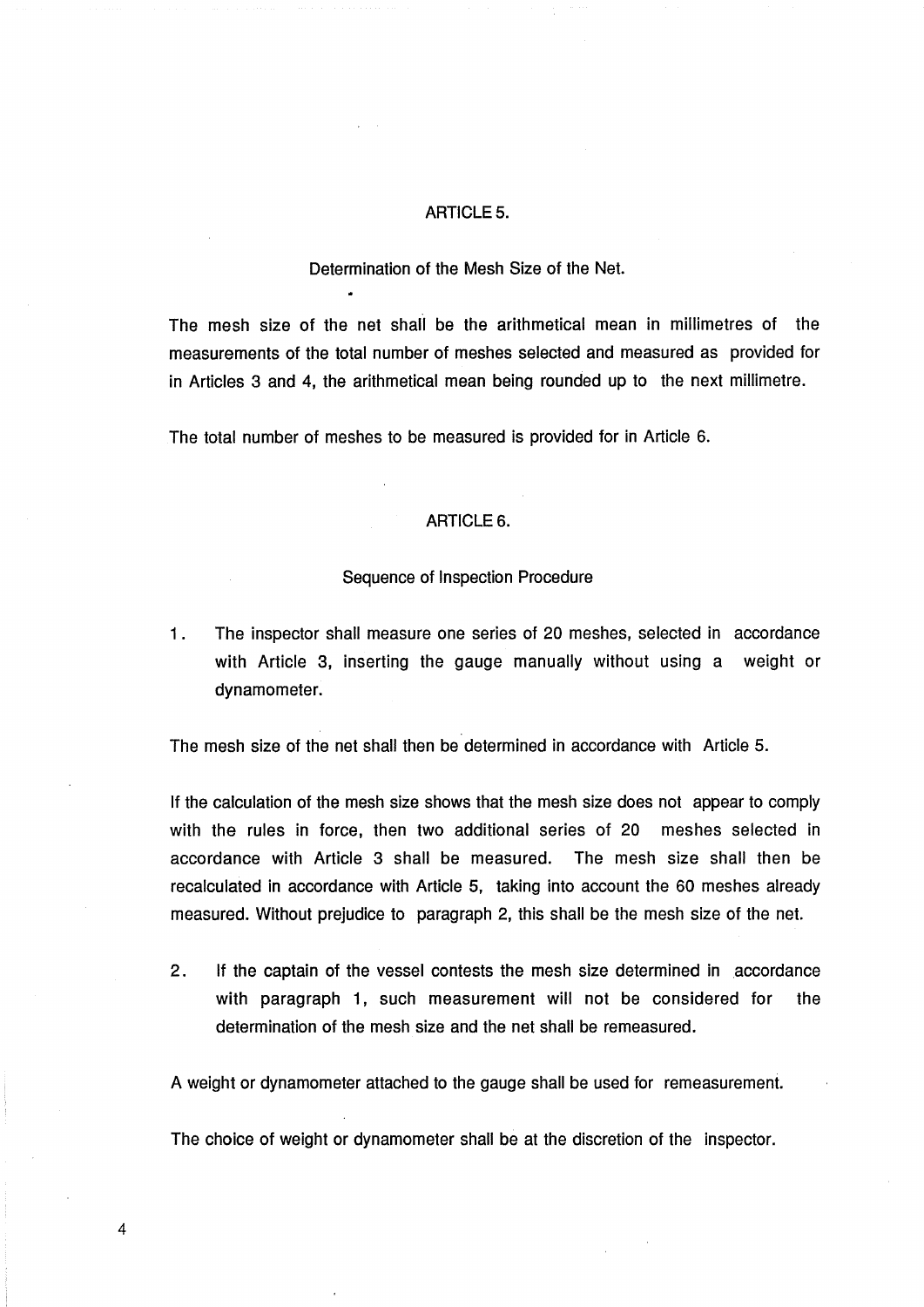<span id="page-8-0"></span>The weight shall be fixed to the hole in the narrowest extremity of the gauge using a hook. The dynamometer may either be fixed to the hole in the narrowest extremity of the gauge or be applied at the largest extremity of the gauge.

The accuracy of the weight or dynamometer shall be certified by the appropriate national authority.

For nets of a mesh size of 35 mm or less as determined in accordance with paragraph 1, a force of 19.61 newtons (equivalent to a mass of 2 kilograms) shall be applied and for other nets, a force of 49.03 newtons (equivalent to a mass of 5 kilograms).

For the purposes of determining the mesh size in accordance with Article 5 when using a weight or dynamometer, one series of 20 meshes only shall be measured.

NOTE: This measure became binding upon all Members of the Commission on 29 March, 1987.

#### **CONSERVATION MEASURE 51V**

PROHIBITION **OF** DIRECTED FISHERY ON Notothenia rossii IN THE PENINSULA AREA (STATISTICAL SUBAREA 48.1)

> Directed fishing on N. rossii in the Peninsula Area (Statistical Area 48.1) is prohibited.

> By-catches of N. rossii in fisheries directed to other species shall be kept to the level allowing the optimum recruitment to the stock.

NOTE: This measure became binding upon all Members of the Commission on 29 March, 1987.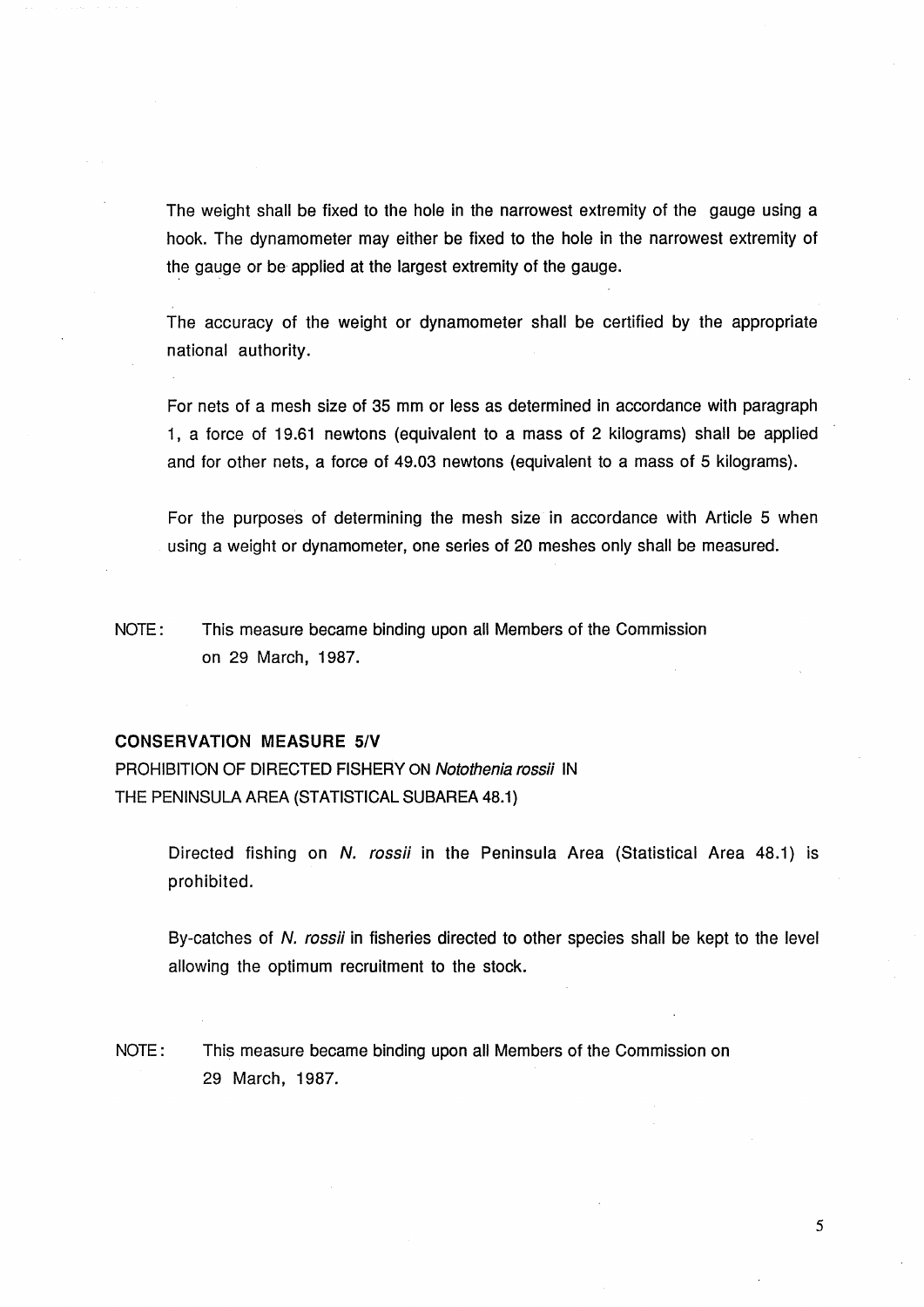#### <span id="page-9-0"></span>**CONSERVATION MEASURE 6/V**

PROHIBITION OF DIRECTED FISHERY ON Notothenia rossii AROUND SOUTH ORKNEYS (STATISTICAL SUBAREA 48.2)

> Directed fishing on N. rossii around South Orkneys (Statistical Subarea 48.2) is prohibited.

> By-catches of N. rossii in fisheries directed to other species shall be kept to the level allowing the optimum recruitment to the stock.

NOTE: This measure became binding upon all Members of the Commission on 29 March, 1987.

## **CONSERVATION MEASURE 7/V**

REGULATION OF FISHING AROUND SOUTH GEORGIA (STATISTICAL SUBAREA 48.3)

> Without prejudice to other Conservation Measures adopted by the Commission, for species upon which fisheries are permitted around South Georgia (Statistical Subarea 48.3), the Commission shall, at its 1987 Meeting, adopt limitations on catch, or equivalent measures, binding for the 1987/88 season.

> Such limitations of catch or equivalent measures shall be based upon the advice of the Scientific Committee, taking into account any data resulting from fishery surveys around South Georgia.

> For each fishing season after 1987/88, the Commission shall establish such limitations or other measures, as necessary, around South Georgia on a similar basis at the meeting of the Commission immediately preceding that season.

NOTE: This measure became binding upon all Members of the Commission on 29 March, 1987.

6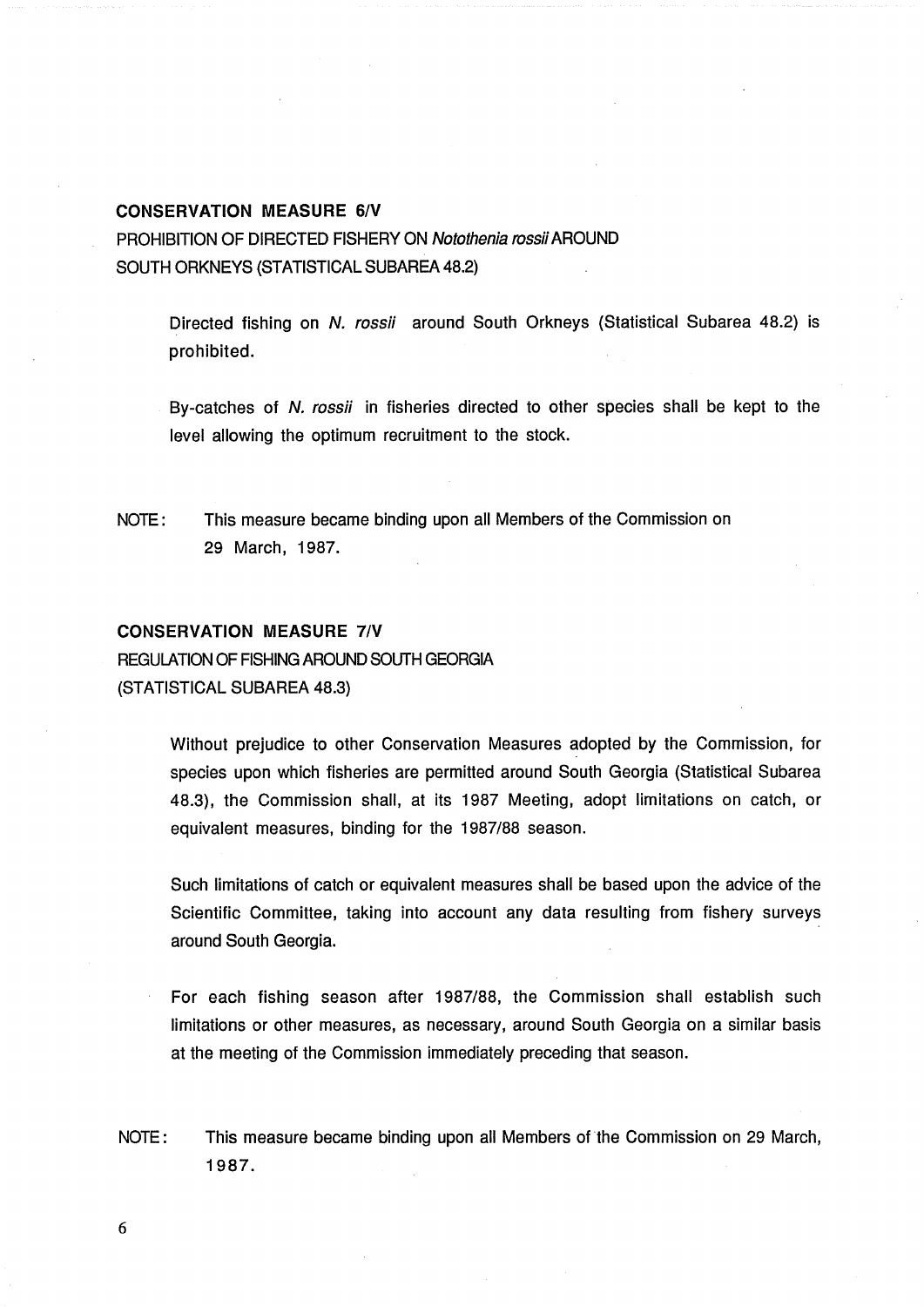# <span id="page-10-0"></span>**CONSERVATION MEASURE 9/VI** CATCH REPORTING SYSTEM FOR Champsocephalus gunnan' IN STATISTICAL SUBAREA 48.3

This Conservation Measure is adopted in accordance with Conservation Measure 7IV :

- 1 . For the purposes of this catch reporting system the calendar month shall be divided into three reporting periods, viz : day 1 to day 10, day 11 to day 20, and day 21 to the last day of the month. These reporting periods are hereinafter referred to as periods A, B and C.
- 2. At the end of each reporting period, each Contracting Party shall obtain from each of its vessels its total catch for that period and shall, by cable or telex, transmit the aggregated catch for its vessels so as to reach the Executive Secretary not later than the end of the next reporting period.
- 3. Such reports shall specify the month and reporting period (A, B or C) to which each report refers.
- 4. Immediately after the deadline has passed for receipt of the reports for each period, the Executive Secretary shall notify all Contracting Parties of the total catch taken during the reporting period, the total aggregate catch for the season to that date, together with an estimate of the date upon which the total allowable catch is likely to be reached for that season. Each estimate shall be based on a projection forward of the average daily catch rate (calculated as the total catch by all contracting parties divided by the number of days in the period) for the most recent period based on the reports received for the period in question, to the point at which the total allowable catch will have been taken.
- **5.** When the Executive Secretary has received reports which show that 90% of the total allowable catch has been taken, the Executive Secretary shall make a final estimate of the date upon which the total allowable catch will be reached. The fishery shall close at the end of the last day of the reporting period within which that date falls.